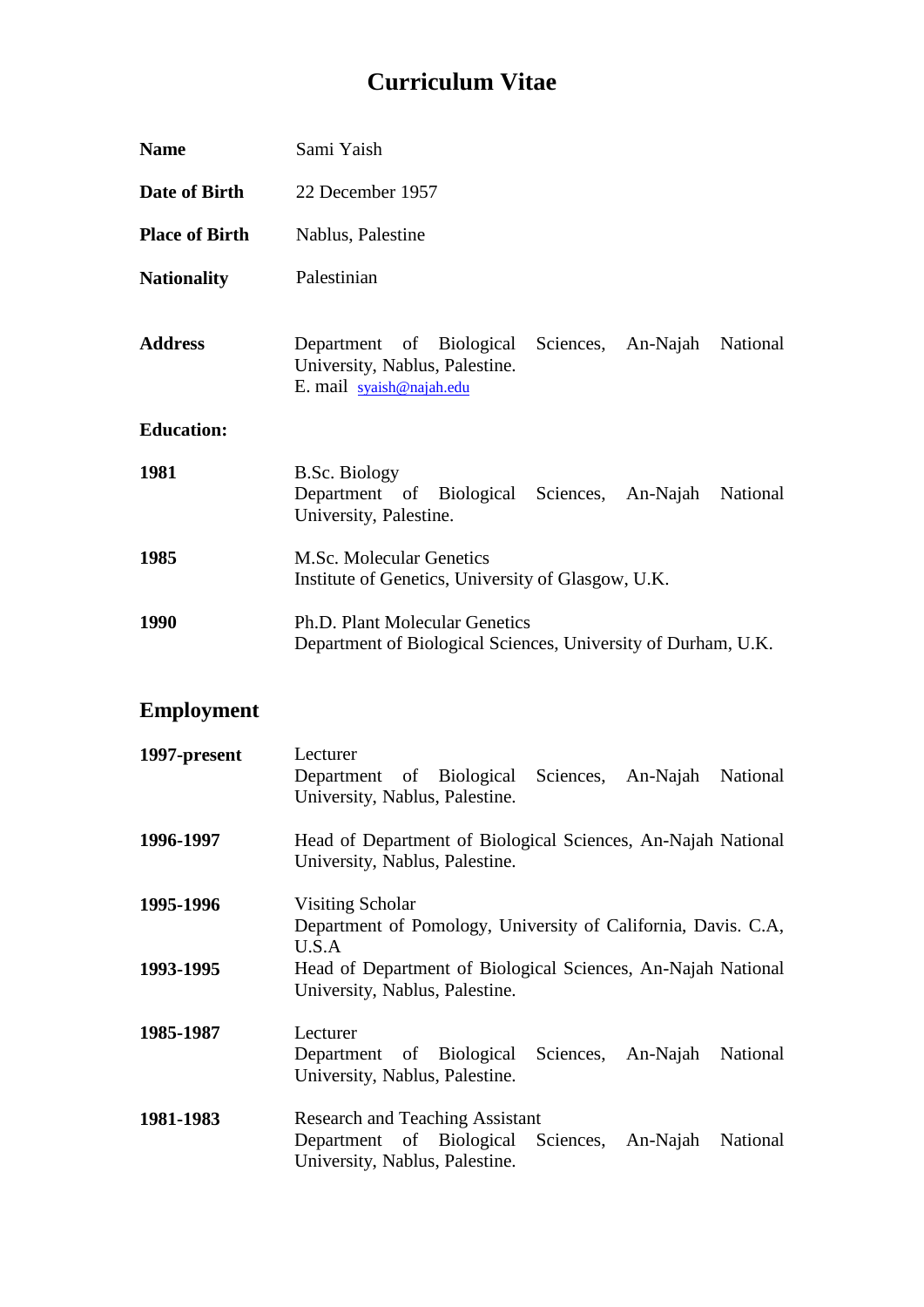## **Social and Political Activities**

| 1978-1988     | Member of Board of Students Union at An-Najah National<br>University, Nablus, Palestine.                                  |
|---------------|---------------------------------------------------------------------------------------------------------------------------|
| 1983-1985     | Director of General Union of Palestinian Students, University of<br>Glasgow Branch. U.K.                                  |
| 1987-1990     | Director of General Union of Palestinian Students, University of<br>Durham Branch. U.K.                                   |
|               | Director of Palestine Solidarity Campaign at the University of<br>Durham, U.K.                                            |
|               | Publicity officer of Amnesty International at the University of<br>Durham, U.K.                                           |
| 1998-1990     | Chairman of the Arab Society at the University of Durham, U.K.                                                            |
|               | Chairman of Third world First Society at the University of<br>Durham, U.K.                                                |
| 1987-1990     | Founder and Chairman of the Palestinian Society at the<br>University of Durham, U.K.                                      |
| 1990          | Member of the Supreme Organisational Committee of Fatah in<br>the north of the West Bank.                                 |
| 1992          | Director of the Campaign of the National List For the Chamber<br>of Commerce and Industry in Nablus.                      |
|               | Member of the board of founders of The Palestinian Center For<br>the Protection of Democracy/ Nablus, Palestine.          |
| 1993-1996     | Coordinator of Palestinian-Israeli Dialogue Group.                                                                        |
|               | Coordinator of the Fatah-Peace Now Joint Group in Nablus and<br>the North of the West Bank.                               |
| 1994-1995     | Member of the Board of the Union University Teachers and<br>Employees at An-Najah National University, Nablus, Palestine. |
| 1996-1997     | Member of the Board of the Union University Teachers and<br>Employees at An-Najah National University, Nablus, Palestine. |
|               | Member of the Board of Editors of An-Najah Journal of pure and<br>applied research.                                       |
|               | Member of the Executive Committee of Fatah at An-Najah<br>National University, Nablus, Palestine.                         |
| 1997- present | Retired from Political but not from Social Activities.                                                                    |